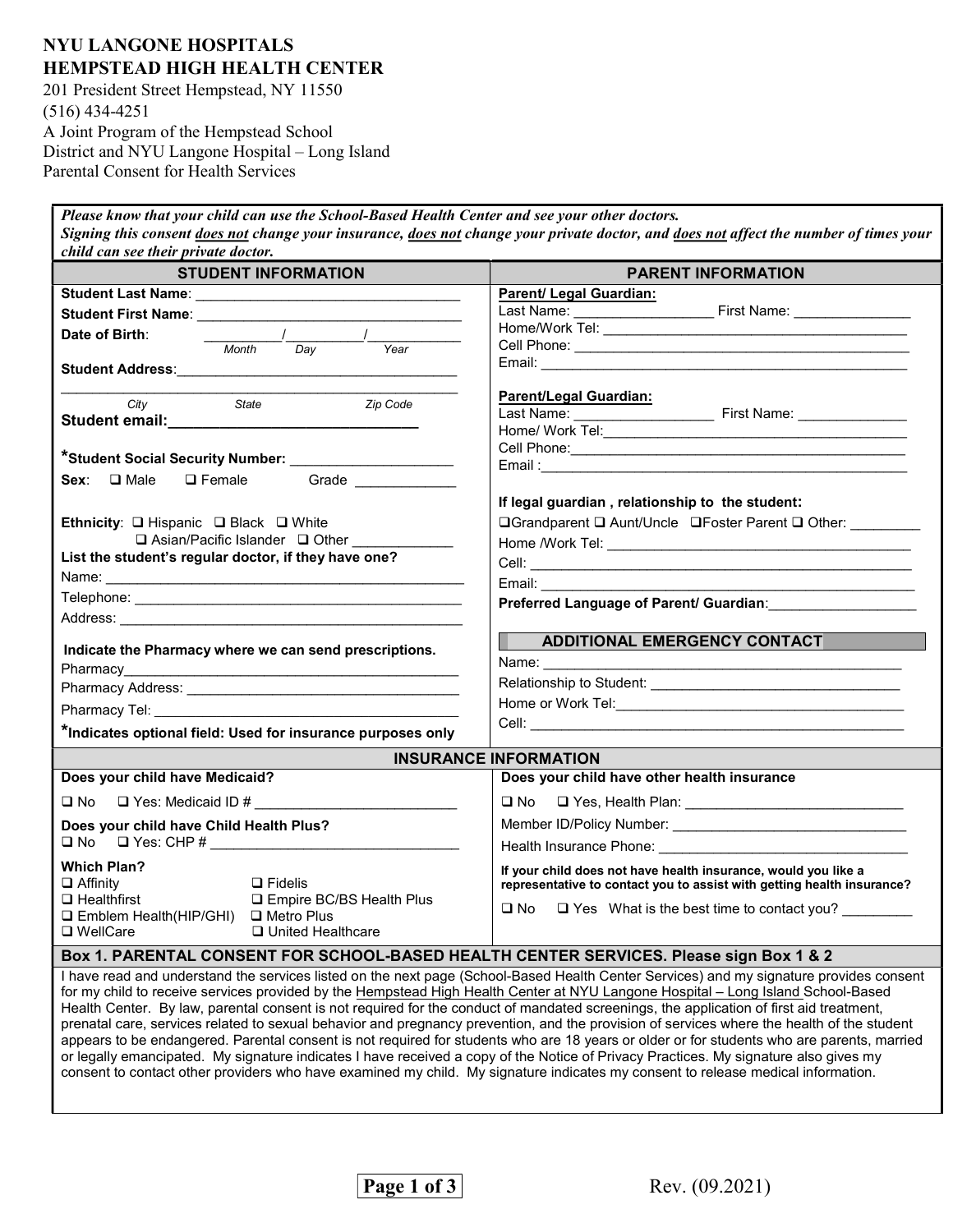## NYU LANGONE HOSPITALS HEMPSTEAD HIGH HEALTH CENTER

201 President Street Hempstead, NY 11550 (516) 434-4251 A Joint Program of the Hempstead School District and NYU Langone Hospital – Long Island Parental Consent for Health Services

X \_\_\_\_\_\_\_\_\_\_\_\_\_\_\_\_\_\_\_\_\_\_\_\_\_\_\_\_\_\_\_\_\_\_\_\_\_\_\_\_\_\_\_\_\_\_\_\_\_\_\_\_\_\_\_\_\_\_\_\_\_\_\_\_\_\_\_\_\_\_\_\_\_\_\_ \_\_\_\_\_\_\_\_\_\_\_\_\_\_\_\_\_\_ Signature of Parent/Guardian Date

I AUTHORIZE PAYMENT OF MEDICAL BENEFITS TO THE ABOVE PROVIDER FOR SERVICES RENDERED. I AUTHORIZE THE RELEASE OF MEDICAL OR OTHER INFORMATION ABOUT THIS CLAIM. A PHOTOCOPY OF THIS AUTHORIZATION SHALL BE AS VALID AS THE ORIGINAL.

Page 2 of 3 Rev. (09.2021)